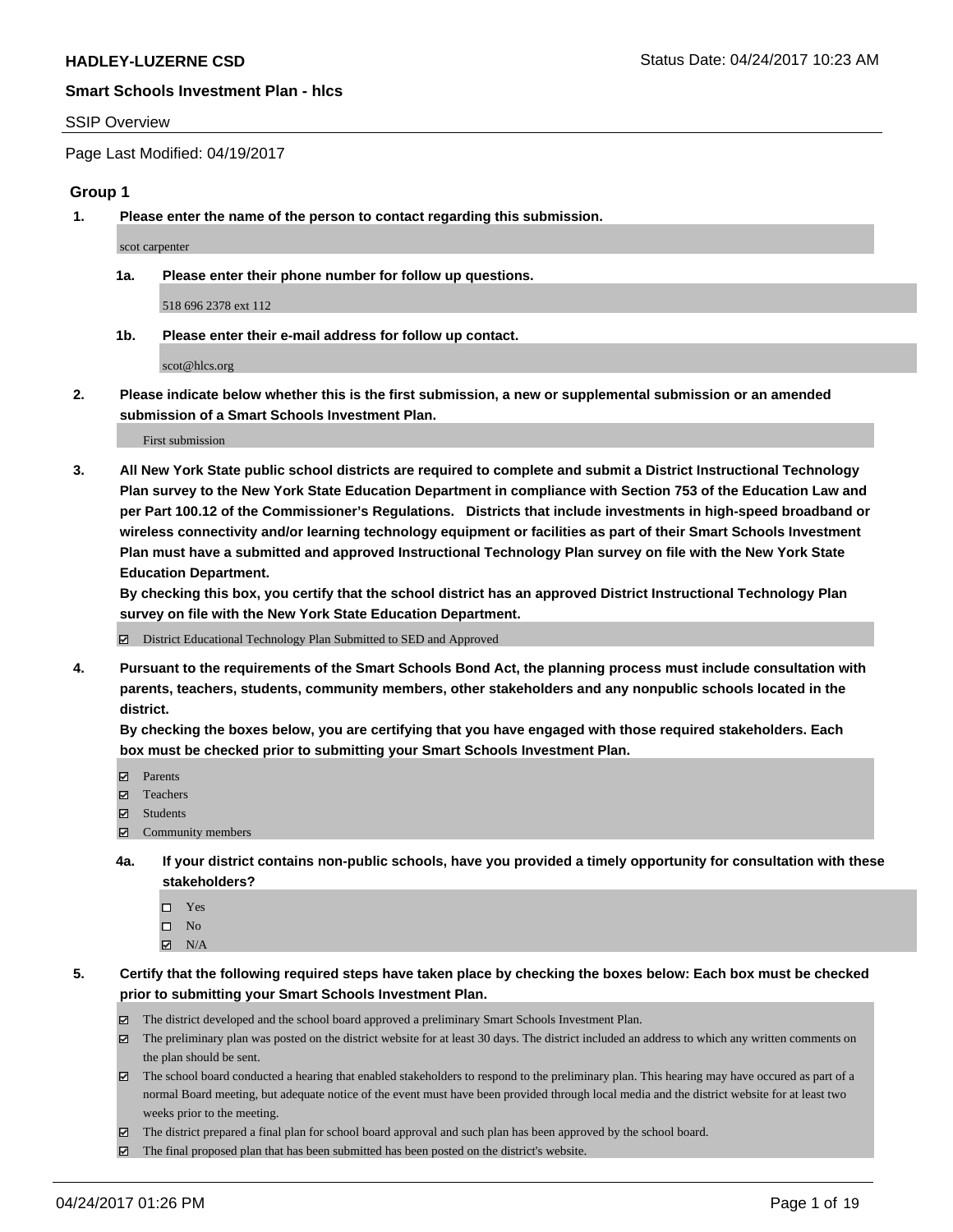#### SSIP Overview

Page Last Modified: 04/19/2017

**5a. Please upload the proposed Smart Schools Investment Plan (SSIP) that was posted on the district's website, along with any supporting materials. Note that this should be different than your recently submitted Educational Technology Survey. The Final SSIP, as approved by the School Board, should also be posted on the website and remain there during the course of the projects contained therein.**

HLCS SSIP WEBPAGE.pdf

**5b. Enter the webpage address where the final Smart Schools Investment Plan is posted. The Plan should remain posted for the life of the included projects.**

http://images.pcmac.org/Uploads/Hadley-LuzerneCSD/Hadley-LuzerneCSD/Sites/DocumentsCategories/Documents/HLCS%20SSIP%20WEBPAGE.pdf

**6. Please enter an estimate of the total number of students and staff that will benefit from this Smart Schools Investment Plan based on the cumulative projects submitted to date.**

920

**7. An LEA/School District may partner with one or more other LEA/School Districts to form a consortium to pool Smart Schools Bond Act funds for a project that meets all other Smart School Bond Act requirements. Each school district participating in the consortium will need to file an approved Smart Schools Investment Plan for the project and submit a signed Memorandum of Understanding that sets forth the details of the consortium including the roles of each respective district.**

 $\Box$  The district plans to participate in a consortium to partner with other school district(s) to implement a Smart Schools project.

**8. Please enter the name and 6-digit SED Code for each LEA/School District participating in the Consortium.**

| <b>Partner LEA/District</b> | ISED BEDS Code |
|-----------------------------|----------------|
| (No Response)               | (No Response)  |

**9. Please upload a signed Memorandum of Understanding with all of the participating Consortium partners.**

(No Response)

**10. Your district's Smart Schools Bond Act Allocation is:**

\$742,502

**11. Enter the budget sub-allocations by category that you are submitting for approval at this time. If you are not budgeting SSBA funds for a category, please enter 0 (zero.) If the value entered is \$0, you will not be required to complete that survey question.**

|                                       | Sub-           |
|---------------------------------------|----------------|
|                                       | Allocations    |
| <b>School Connectivity</b>            | 377,024        |
| Connectivity Projects for Communities | $\overline{0}$ |
| <b>Classroom Technology</b>           | 140,000        |
| Pre-Kindergarten Classrooms           | $\overline{0}$ |
| Replace Transportable Classrooms      | $\overline{0}$ |
| High-Tech Security Features           | 131,704        |
| Totals:                               | 648,728        |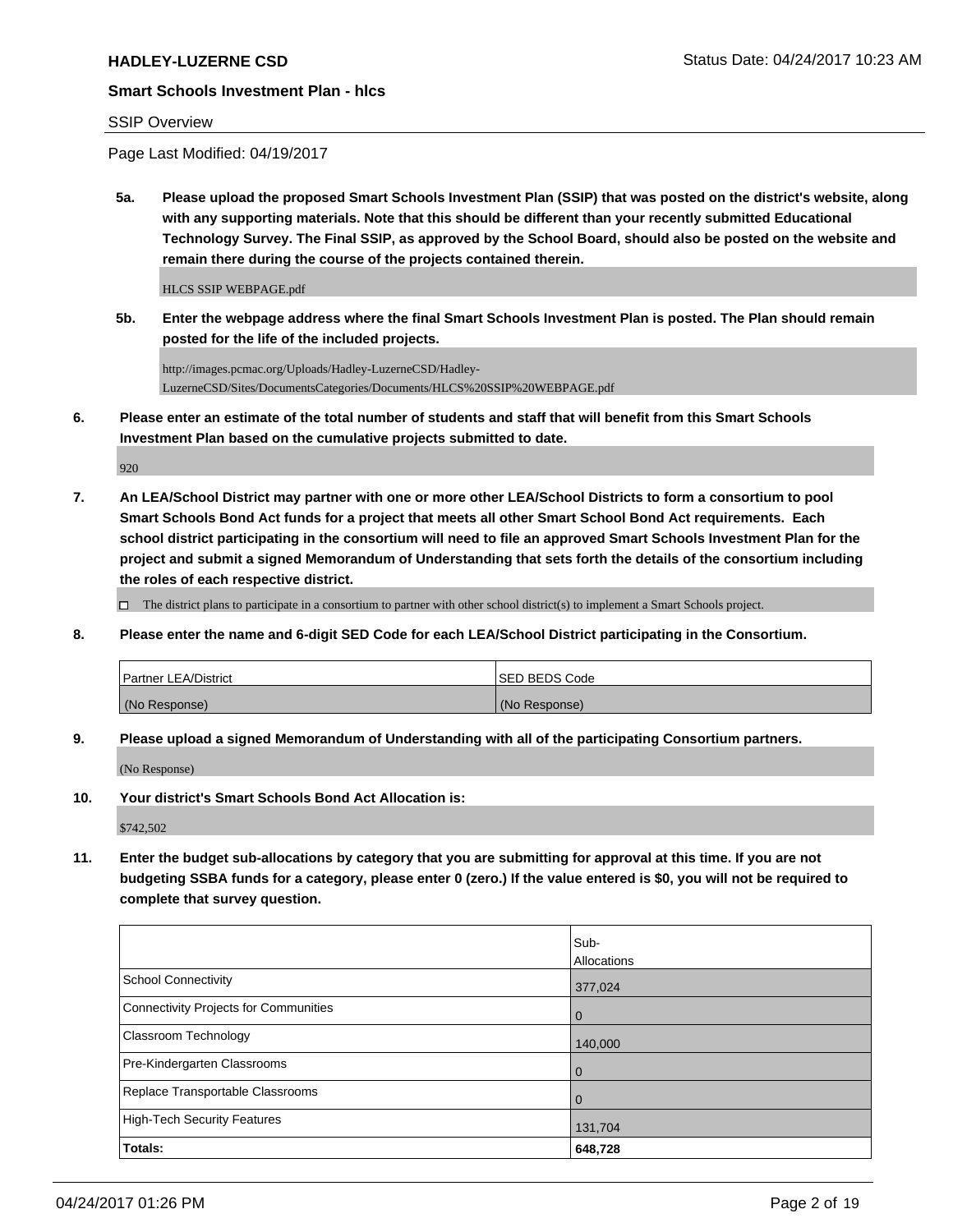#### School Connectivity

Page Last Modified: 04/17/2017

# **Group 1**

- **1. In order for students and faculty to receive the maximum benefit from the technology made available under the Smart Schools Bond Act, their school buildings must possess sufficient connectivity infrastructure to ensure that devices can be used during the school day. Smart Schools Investment Plans must demonstrate that:**
	- **sufficient infrastructure that meets the Federal Communications Commission's 100 Mbps per 1,000 students standard currently exists in the buildings where new devices will be deployed, or**
	- **is a planned use of a portion of Smart Schools Bond Act funds, or**
	- **is under development through another funding source.**

**Smart Schools Bond Act funds used for technology infrastructure or classroom technology investments must increase the number of school buildings that meet or exceed the minimum speed standard of 100 Mbps per 1,000 students and staff within 12 months. This standard may be met on either a contracted 24/7 firm service or a "burstable" capability. If the standard is met under the burstable criteria, it must be:**

**1. Specifically codified in a service contract with a provider, and**

**2. Guaranteed to be available to all students and devices as needed, particularly during periods of high demand, such as computer-based testing (CBT) periods.**

**Please describe how your district already meets or is planning to meet this standard within 12 months of plan submission.**

Our current bandwidth allocation from NERIC (our ISP) is 80mb. Additionally we have a minimum of 1 GB to all wired devices internally (80mb externally) and 54mb to all wireless devices within our local network. Our campus has 100% wifi coverage for all classroom and educational spaces (excluding outdoor fields) and 98% facility coverage. Additionally we have planned network and wifi upgrades via SSIP and other funding methods.

- **1a. If a district believes that it will be impossible to meet this standard within 12 months, it may apply for a waiver of this requirement, as described on the Smart Schools website. The waiver must be filed and approved by SED prior to submitting this survey.**
	- By checking this box, you are certifying that the school district has an approved waiver of this requirement on file with the New York State Education Department.

#### **2. Connectivity Speed Calculator (Required)**

|                         | I Number of<br><b>Students</b> | Multiply by<br>100 Kbps | Divide by 1000 Current Speed<br>to Convert to<br>Required<br>Speed in Mb | lin Mb | Expected<br>Speed to be<br>Attained Within Required<br>12 Months | <b>Expected Date</b><br>When<br>Speed Will be<br>Met |
|-------------------------|--------------------------------|-------------------------|--------------------------------------------------------------------------|--------|------------------------------------------------------------------|------------------------------------------------------|
| <b>Calculated Speed</b> | 800                            | 80,000                  | 80                                                                       | 80     | 80                                                               | (No<br>Response)                                     |

#### **3. Describe how you intend to use Smart Schools Bond Act funds for high-speed broadband and/or wireless connectivity projects in school buildings.**

We plan to replace all of our current switching infrastructure and we will be performing a wireless upgrade. This upgrade will include a new controller and new APs.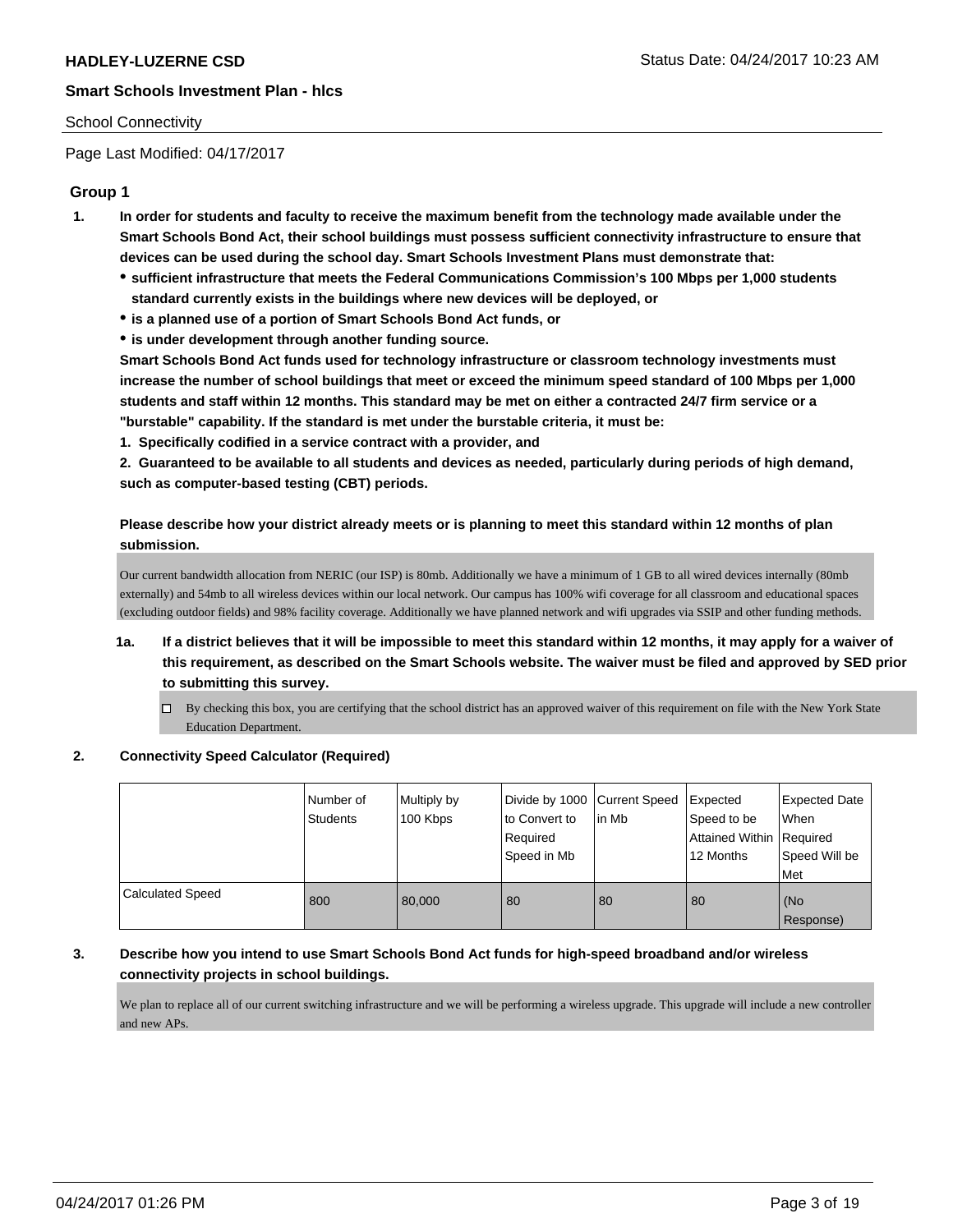#### School Connectivity

Page Last Modified: 04/17/2017

**4. Describe the linkage between the district's District Instructional Technology Plan and the proposed projects. (There should be a link between your response to this question and your response to Question 1 in Part E. Curriculum and Instruction "What are the district's plans to use digital connectivity and technology to improve teaching and learning?)**

We are planning to expand on current 1to1 initiatives that we have been focused on for several years. We currently have 1to1 iPads in grades 1-4 and plan to continue this into K. We have Chromebooks in grades 5 to 12 and will be increasing our numbers until we reach 1to1. We plan to have a 5 year life cycle for our iPads and Chromebooks. We are exploring take home opportunities for all students. Our Network and Wireless upgrades will ensure that we are providing more than sufficient bandwidth for future devices and staff/student access.

These devices are integrated into our curriculum in many ways. Some examples include 2nd and 3rd grade spelling where students use iPads to practice and take spelling test, Students use the Chromebooks to access content and assignments via Google Classroom. We have several Teachers that use Google Classroom to distribute all of the students work and assignments. Our ELA, Social Studies and Science departments in the Jr/Sr High School are using Chromebooks to enhance student engagement and increase learning opportunities. All of these goals are outlined in our Part E or our Instructional Technology Plan. With these projects we are preparing our District for Online State testing as well as providing individual learning activities, instructional tutorials, enrichment experiences, independent practice, and differentiated instruction.

**5. If the district wishes to have students and staff access the Internet from wireless devices within the school building, or in close proximity to it, it must first ensure that it has a robust Wi-Fi network in place that has sufficient bandwidth to meet user demand.**

**Please describe how you have quantified this demand and how you plan to meet this demand.**

Currently we are exceeding our device to bandwidth needs. We monitor the number of connections per AP and the bandwidth used by each device as well as monitoring our total bandwidth usage in 5 minute increments. We review daily reports of overall usage and load per AP.

**6. As indicated on Page 5 of the guidance, the Office of Facilities Planning will have to conduct a preliminary review of all capital projects, including connectivity projects. Please indicate on a separate row each project number given to you by the Office of Facilities Planning.**

| <b>Project Number</b> |  |
|-----------------------|--|
| 63-08-01-04-7-999-ba1 |  |

**7. Certain high-tech security and connectivity infrastructure projects may be eligible for an expedited review process as determined by the Office of Facilities Planning.**

**Was your project deemed eligible for streamlined review?**

Yes

**7a. Districts that choose the Streamlined Review Process will be required to certify that they have reviewed all installations with their licensed architect or engineer of record and provide that person's name and license number. The licensed professional must review the products and proposed method of installation prior to implementation and review the work during and after completion in order to affirm that the work was codecompliant, if requested.**

I certify that I have reviewed all installations with a licensed architect or engineer of record.

**8. Include the name and license number of the architect or engineer of record.**

| Name         | License Number |
|--------------|----------------|
| Mike Gamache | 30652          |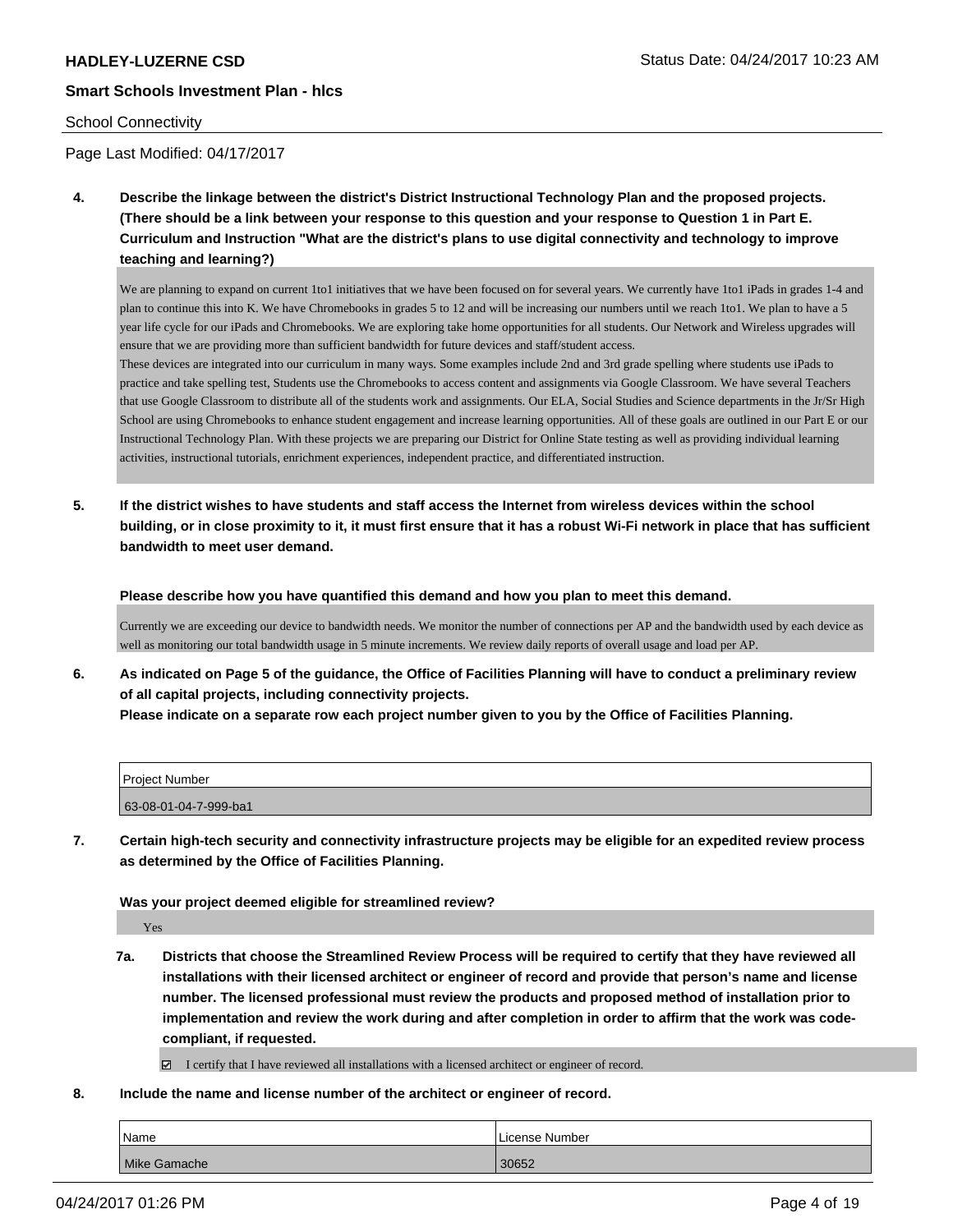#### School Connectivity

Page Last Modified: 04/17/2017

**9. If you are submitting an allocation for School Connectivity complete this table. Note that the calculated Total at the bottom of the table must equal the Total allocation for this category that you entered in the SSIP Overview overall budget.** 

|                                            | Sub-       |
|--------------------------------------------|------------|
|                                            | Allocation |
| Network/Access Costs                       | 317,024    |
| <b>Outside Plant Costs</b>                 | 0          |
| School Internal Connections and Components | 60,000     |
| Professional Services                      | 0          |
| Testing                                    | 0          |
| Other Upfront Costs                        | 0          |
| <b>Other Costs</b>                         | 0          |
| Totals:                                    | 377,024    |

**10. Please detail the type, quantity, per unit cost and total cost of the eligible items under each sub-category. This is especially important for any expenditures listed under the "Other" category. All expenditures must be eligible for tax-exempt financing to be reimbursed through the SSBA. Sufficient detail must be provided so that we can verify this is the case. If you have any questions, please contact us directly through smartschools@nysed.gov. NOTE: Wireless Access Points should be included in this category, not under Classroom Educational Technology, except those that will be loaned/purchased for nonpublic schools.**

| Add rows under each sub-category for additional items, as needed. |  |
|-------------------------------------------------------------------|--|
|-------------------------------------------------------------------|--|

| Select the allowable expenditure | Item to be purchased                | Quantity       | Cost per Item | <b>Total Cost</b> |
|----------------------------------|-------------------------------------|----------------|---------------|-------------------|
| type.                            |                                     |                |               |                   |
| Repeat to add another item under |                                     |                |               |                   |
| each type.                       |                                     |                |               |                   |
| Network/Access Costs             | Cisco 2960x switches                | 36             | 6,413         | 230.868           |
| Network/Access Costs             | Cisco 6880 Core Switch (or smaller) | $\overline{2}$ | 33,078        | 66,156            |
| Network/Access Costs             | ASA5516-x                           |                | 5,000         | 5,000             |
| Network/Access Costs             | <b>APC SmartUP</b>                  | 10             | 1,500         | 15,000            |
| <b>Connections/Components</b>    | Cable Management                    |                | 5,000         | 5,000             |
| <b>Connections/Components</b>    | Config                              |                | 55,000        | 55,000            |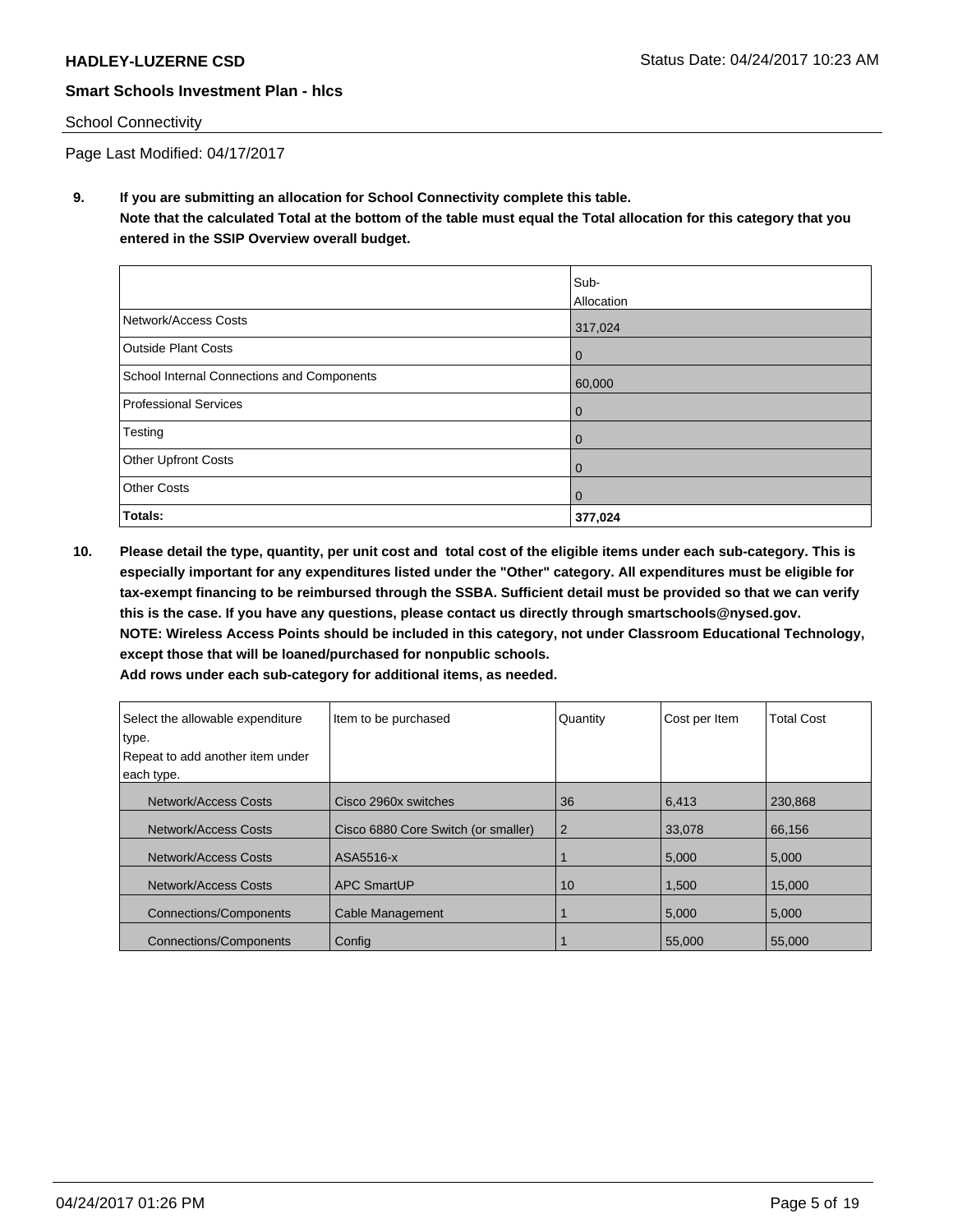Community Connectivity (Broadband and Wireless)

Page Last Modified: 03/01/2017

#### **Group 1**

**1. Describe how you intend to use Smart Schools Bond Act funds for high-speed broadband and/or wireless connectivity projects in the community.**

(No Response)

**2. Please describe how the proposed project(s) will promote student achievement and increase student and/or staff access to the Internet in a manner that enhances student learning and/or instruction outside of the school day and/or school building.**

(No Response)

**3. Community connectivity projects must comply with all the necessary local building codes and regulations (building and related permits are not required prior to plan submission).**

 $\Box$  I certify that we will comply with all the necessary local building codes and regulations.

**4. Please describe the physical location of the proposed investment.**

(No Response)

**5. Please provide the initial list of partners participating in the Community Connectivity Broadband Project, along with their Federal Tax Identification (Employer Identification) number.**

| <b>Project Partners</b> | Federal ID#     |
|-------------------------|-----------------|
| (No Response)           | l (No Response) |

**6. If you are submitting an allocation for Community Connectivity, complete this table. Note that the calculated Total at the bottom of the table must equal the Total allocation for this category that you entered in the SSIP Overview overall budget.**

|                                    | Sub-Allocation |
|------------------------------------|----------------|
| Network/Access Costs               | (No Response)  |
| Outside Plant Costs                | (No Response)  |
| Tower Costs                        | (No Response)  |
| <b>Customer Premises Equipment</b> | (No Response)  |
| <b>Professional Services</b>       | (No Response)  |
| Testing                            | (No Response)  |
| <b>Other Upfront Costs</b>         | (No Response)  |
| <b>Other Costs</b>                 | (No Response)  |
| Totals:                            | 0              |

**7. Please detail the type, quantity, per unit cost and total cost of the eligible items under each sub-category. This is especially important for any expenditures listed under the "Other" category. All expenditures must be capital-bond eligible to be reimbursed through the SSBA. If you have any questions, please contact us directly through smartschools@nysed.gov.**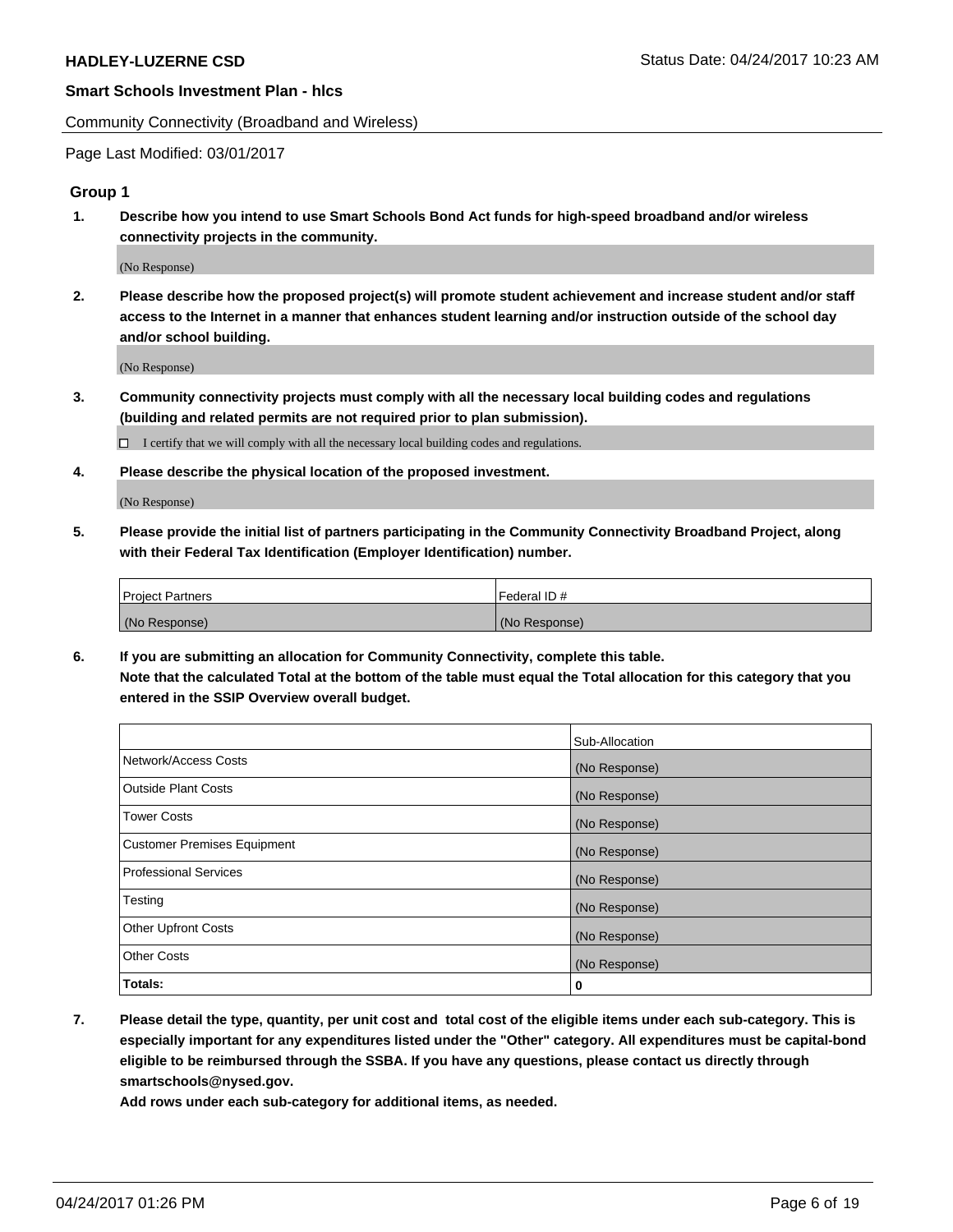Community Connectivity (Broadband and Wireless)

Page Last Modified: 03/01/2017

| Select the allowable expenditure | Item to be purchased | Quantity      | Cost per Item | <b>Total Cost</b> |
|----------------------------------|----------------------|---------------|---------------|-------------------|
| type.                            |                      |               |               |                   |
| Repeat to add another item under |                      |               |               |                   |
| each type.                       |                      |               |               |                   |
| (No Response)                    | (No Response)        | (No Response) | (No Response) | (No Response)     |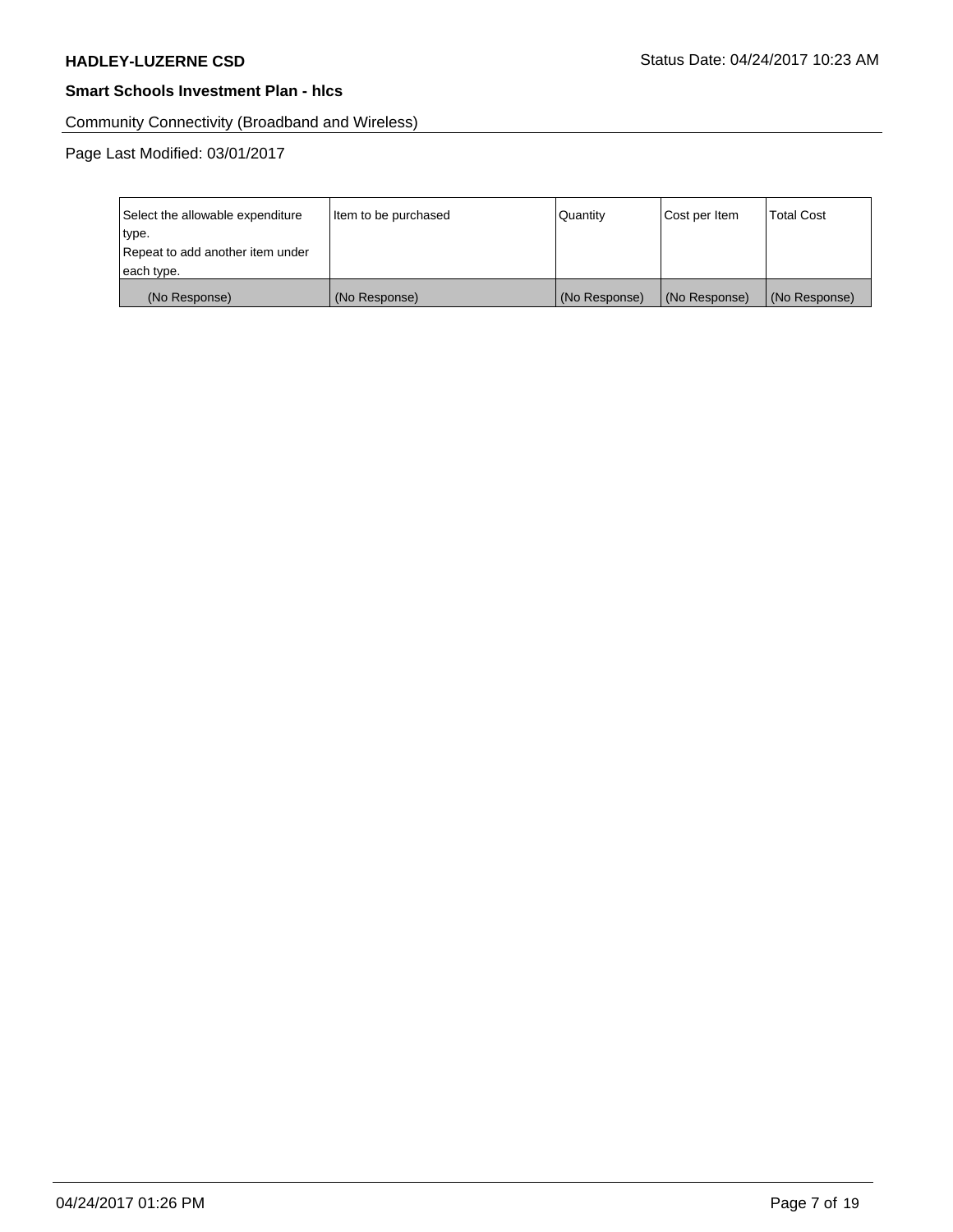#### Classroom Learning Technology

Page Last Modified: 04/17/2017

# **Questions**

**1. In order for students and faculty to receive the maximum benefit from the technology made available under the Smart Schools Bond Act, their school buildings must possess sufficient connectivity infrastructure to ensure that devices can be used during the school day. Smart Schools Investment Plans must demonstrate that sufficient infrastructure that meets the Federal Communications Commission's 100 Mbps per 1,000 students standard currently exists in the buildings where new devices will be deployed, or is a planned use of a portion of Smart Schools Bond Act funds, or is under development through another funding source.**

**Smart Schools Bond Act funds used for technology infrastructure or classroom technology investments must increase the number of school buildings that meet or exceed the minimum speed standard of 100 Mbps per 1,000 students and staff within 12 months. This standard may be met on either a contracted 24/7 firm service or a "burstable" capability. If the standard is met under the burstable criteria, it must be:**

**1. Specifically codified in a service contract with a provider, and**

**2. Guaranteed to be available to all students and devices as needed, particularly during periods of high demand, such as computer-based testing (CBT) periods.**

**Please describe how your district already meets or is planning to meet this standard within 12 months of plan submission.**

Our current enrollment is 766 students, we are allocated for 80mb based on an 800 student population. We have an appropriate allocation for our student population and devices. As we continue to increase our 1:1 devices for our students we are planning several network upgrades to ensure we have excellent connectivity.

# **1a. If a district believes that it will be impossible to meet this standard within 12 months, it may apply for a waiver of this requirement, as described on the Smart Schools website. The waiver must be filed and approved by SED prior to submitting this survey.**

 $\Box$  By checking this box, you are certifying that the school district has an approved waiver of this requirement on file with the New York State Education Department.

**2. Connectivity Speed Calculator (Required)**

|                         | Number of<br>Students | Multiply by<br>100 Kbps | Divide by 1000 Current Speed<br>to Convert to<br>Required<br>Speed in Mb | lin Mb | Expected<br>Speed to be<br>Attained Within   Required<br>12 Months | <b>Expected Date</b><br>When<br>Speed Will be<br>Met |
|-------------------------|-----------------------|-------------------------|--------------------------------------------------------------------------|--------|--------------------------------------------------------------------|------------------------------------------------------|
| <b>Calculated Speed</b> | 800                   | 80,000                  | 800                                                                      | 80     | 80                                                                 | l (No<br>Response)                                   |

# **3. If the district wishes to have students and staff access the Internet from wireless devices within the school building, or in close proximity to it, it must first ensure that it has a robust Wi-Fi network in place that has sufficient bandwidth to meet user demand.**

**Please describe how you have quantified this demand and how you plan to meet this demand.**

We currently have one AP per classroom and an "extra" AP per 3 classrooms. This ensures that we are never saturation our AP or the available bandwidth. As we continue to increase our 1:1 devices we will upgrade our wifi system with a controller and APs capable of faster speeds and will be increasing the number of AP per devices.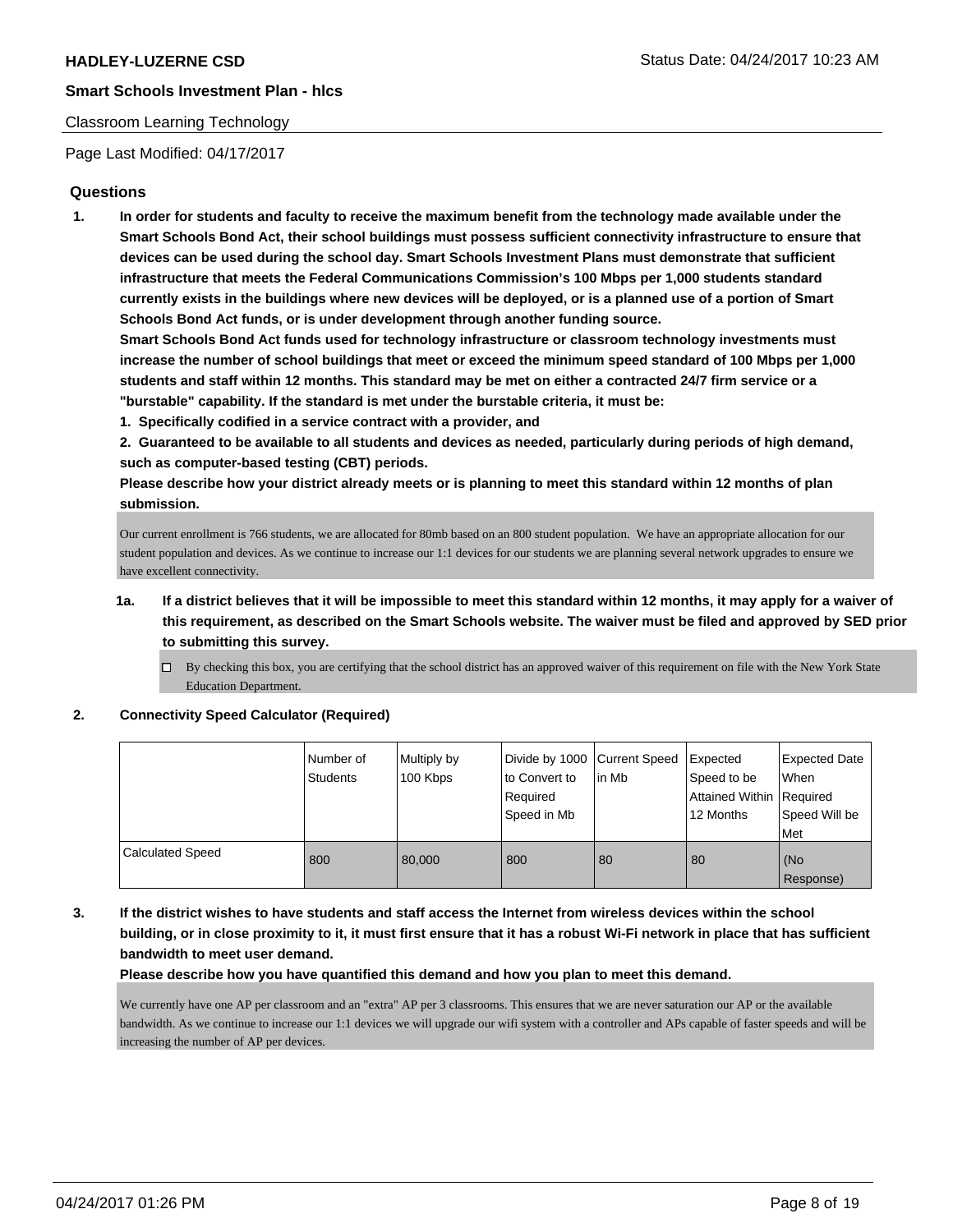#### Classroom Learning Technology

Page Last Modified: 04/17/2017

**4. All New York State public school districts are required to complete and submit an Instructional Technology Plan survey to the New York State Education Department in compliance with Section 753 of the Education Law and per Part 100.12 of the Commissioner's Regulations.**

**Districts that include educational technology purchases as part of their Smart Schools Investment Plan must have a submitted and approved Instructional Technology Plan survey on file with the New York State Education Department.**

- By checking this box, you are certifying that the school district has an approved Instructional Technology Plan survey on file with the New York State Education Department.
- **5. Describe the devices you intend to purchase and their compatibility with existing or planned platforms or systems. Specifically address the adequacy of each facility's electrical, HVAC and other infrastructure necessary to install and support the operation of the planned technology.**

All planned devices purchases will have little to no impact on our facilities systems. The laptops and tablets will use overnight charging stations and will not require any significant impact on systems. The Whiteboards will be replacements and will additionally be more energy efficient. No additional power or cooling will be needed for any of the planned upgrades.

- **6. Describe how the proposed technology purchases will:**
	- **> enhance differentiated instruction;**
	- **> expand student learning inside and outside the classroom;**
	- **> benefit students with disabilities and English language learners; and**
	- **> contribute to the reduction of other learning gaps that have been identified within the district.**

**The expectation is that districts will place a priority on addressing the needs of students who struggle to succeed in a rigorous curriculum. Responses in this section should specifically address this concern and align with the district's Instructional Technology Plan (in particular Question 2 of E. Curriculum and Instruction: "Does the district's instructional technology plan address the needs of students with disabilities to ensure equitable access to instruction, materials and assessments?" and Question 3 of the same section: "Does the district's instructional technology plan address the provision of assistive technology specifically for students with disabilities to ensure access to and participation in the general curriculum?"**

Through our current technology plan, all students are afforded access to curricular appropriate technology, will receive appropriate technology training, and will integrate technology in all curricular areas. In our current state, in addition to access to technology in general education classrooms, all special education teachers have an iPad to use for themselves and their students, and three out of four of our self-contained classrooms have a 1:1 program of iPads for student use. Other students, as driven by tier IEP's have instructional and assistive technology devices assigned to them. Our assistive technology plans are customized for individual students. The use of iPads greatly enhances the ability for Teachers to teach to individual students needs and learning styles. The vast ecosystem of Educational Apps enhance differentiated learning opportunities for all students. Of our favorite Apps we have the privilege of having a staff member who has created and developed Apps. Our Speech Language Pathologist has created Guess the Picture for Articulation Practice, they focus of word sounds. Other favorites include Notablity for writing and note taking, Vocabulary Spelling City and Magnetic Board. Integration of the Google Apps in Education allows for expanded student learning outside the classroom while dramatically expanding the collaboration possibilities between students and between teachers and students both inside and outside the classroom.

**7. Where appropriate, describe how the proposed technology purchases will enhance ongoing communication with parents and other stakeholders and help the district facilitate technology-based regional partnerships, including distance learning and other efforts.**

We will be adding Chromebooks to our Distance Learning classroom to improve the collaboration between our students, teachers and our DL students. We rely on Google Classroom and Google Apps in Education to enhance learning across or DL classrooms. Chromebooks offer affordable and easy access to Google Apps in Edu that have provided incredible resources and sharing capablities.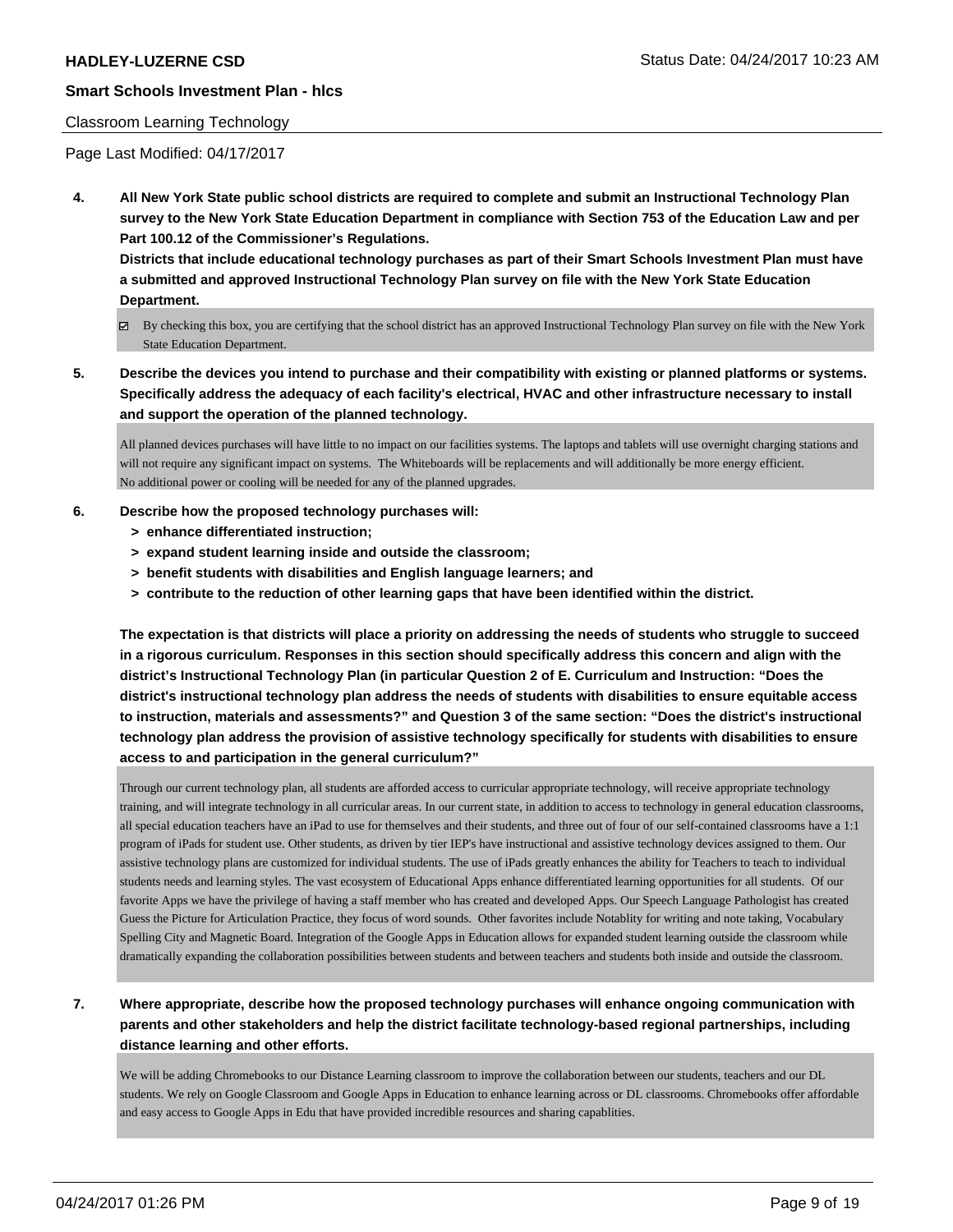#### Classroom Learning Technology

Page Last Modified: 04/17/2017

**8. Describe the district's plan to provide professional development to ensure that administrators, teachers and staff can employ the technology purchased to enhance instruction successfully.**

**Note: This response should be aligned and expanded upon in accordance with your district's response to Question 1 of F. Professional Development of your Instructional Technology Plan: "Please provide a summary of professional development offered to teachers and staff, for the time period covered by this plan, to support technology to enhance teaching and learning. Please include topics, audience and method of delivery within your summary."**

We offer several staff trainings and professional development opportunities throughout our school year via after school trainings, superintendent days and personal and small group sessions. We utilize a turn key program that we train 8 teachers every month on a new technology related topic and they provide tier peers with a minimum of 1 hour of small group and personalized trainings. Trainings offered will include the use of Google Classroom, Google Drive, use of particular iPad apps. We often utilize teachers that are excelling in areas of technology use to be the leaders in training sessions. We also hold regular iPad collaboration meetings focusing on how one grade level is using the iPads and Apps to teach a subject or topic. They share this information to the grade level above to help align learning strategies across grade levels. We encourage grade levels to use the same apps when applicable to teach subject matter.

- **9. Districts must contact the SUNY/CUNY teacher preparation program that supplies the largest number of the district's new teachers to request advice on innovative uses and best practices at the intersection of pedagogy and educational technology.**
	- $\boxtimes$  By checking this box, you certify that you have contacted the SUNY/CUNY teacher preparation program that supplies the largest number of your new teachers to request advice on these issues.
	- **9a. Please enter the name of the SUNY or CUNY Institution that you contacted.**

Suny Plattsburg

**9b. Enter the primary Institution phone number.**

1 888 786 9235

**9c. Enter the name of the contact person with whom you consulted and/or will be collaborating with on innovative uses of technology and best practices.**

Stephen Danna

**10. A district whose Smart Schools Investment Plan proposes the purchase of technology devices and other hardware must account for nonpublic schools in the district.**

#### **Are there nonpublic schools within your school district?**

| $\square$ Yes  |  |
|----------------|--|
| $\boxtimes$ No |  |

**11. Nonpublic Classroom Technology Loan Calculator**

**The Smart Schools Bond Act provides that any Classroom Learning Technology purchases made using Smart Schools funds shall be lent, upon request, to nonpublic schools in the district. However, no school district shall be required to loan technology in amounts greater than the total obtained and spent on technology pursuant to the Smart Schools Bond Act and the value of such loan may not exceed the total of \$250 multiplied by the nonpublic school enrollment in the base year at the time of enactment.**

**See:**

**http://www.p12.nysed.gov/mgtserv/smart\_schools/docs/Smart\_Schools\_Bond\_Act\_Guidance\_04.27.15\_Final.pdf.**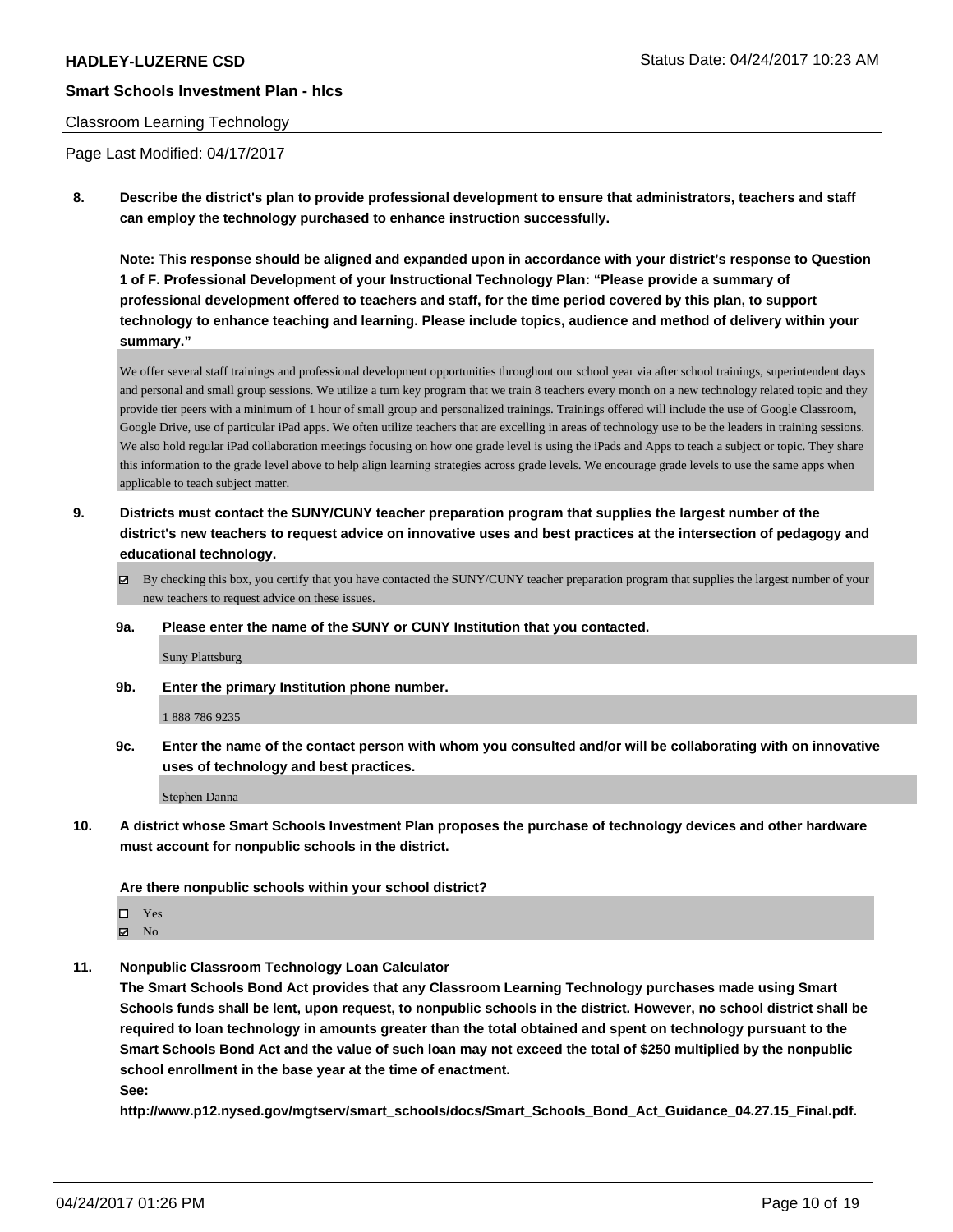#### Classroom Learning Technology

Page Last Modified: 04/17/2017

|                                       | 1. Classroom<br>Technology<br>Sub-allocation | 2. Public<br>Enrollment<br>(2014-15) | l 3. Nonpublic<br>l Enrollment<br>(2014-15) | l 4. Sum of<br>Public and<br>l Nonpublic<br>Enrollment | 15. Total Per<br>Pupil Sub-<br>allocation | l 6. Total<br>Nonpublic Loan  <br>Amount |
|---------------------------------------|----------------------------------------------|--------------------------------------|---------------------------------------------|--------------------------------------------------------|-------------------------------------------|------------------------------------------|
| Calculated Nonpublic Loan<br>l Amount |                                              |                                      |                                             |                                                        |                                           | 0                                        |

**12. To ensure the sustainability of technology purchases made with Smart Schools funds, districts must demonstrate a long-term plan to maintain and replace technology purchases supported by Smart Schools Bond Act funds. This sustainability plan shall demonstrate a district's capacity to support recurring costs of use that are ineligible for Smart Schools Bond Act funding such as device maintenance, technical support, Internet and wireless fees, maintenance of hotspots, staff professional development, building maintenance and the replacement of incidental items. Further, such a sustainability plan shall include a long-term plan for the replacement of purchased devices and equipment at the end of their useful life with other funding sources.**

By checking this box, you certify that the district has a sustainability plan as described above.

**13. Districts must ensure that devices purchased with Smart Schools Bond funds will be distributed, prepared for use, maintained and supported appropriately. Districts must maintain detailed device inventories in accordance with generally accepted accounting principles.**

 $\boxtimes$  By checking this box, you certify that the district has a distribution and inventory management plan and system in place.

**14. If you are submitting an allocation for Classroom Learning Technology complete this table. Note that the calculated Total at the bottom of the table must equal the Total allocation for this category that you entered in the SSIP Overview overall budget.**

|                         | Sub-Allocation |
|-------------------------|----------------|
| Interactive Whiteboards | 5,000          |
| Computer Servers        | $\overline{0}$ |
| Desktop Computers       | $\overline{0}$ |
| Laptop Computers        | 70,000         |
| <b>Tablet Computers</b> | 55,000         |
| <b>Other Costs</b>      | 10,000         |
| Totals:                 | 140,000        |

**15. Please detail the type, quantity, per unit cost and total cost of the eligible items under each sub-category. This is especially important for any expenditures listed under the "Other" category. All expenditures must be capital-bond eligible to be reimbursed through the SSBA. If you have any questions, please contact us directly through smartschools@nysed.gov.**

**Please specify in the "Item to be Purchased" field which specific expenditures and items are planned to meet the district's nonpublic loan requirement, if applicable.**

**NOTE: Wireless Access Points that will be loaned/purchased for nonpublic schools should ONLY be included in this category, not under School Connectivity, where public school districts would list them.**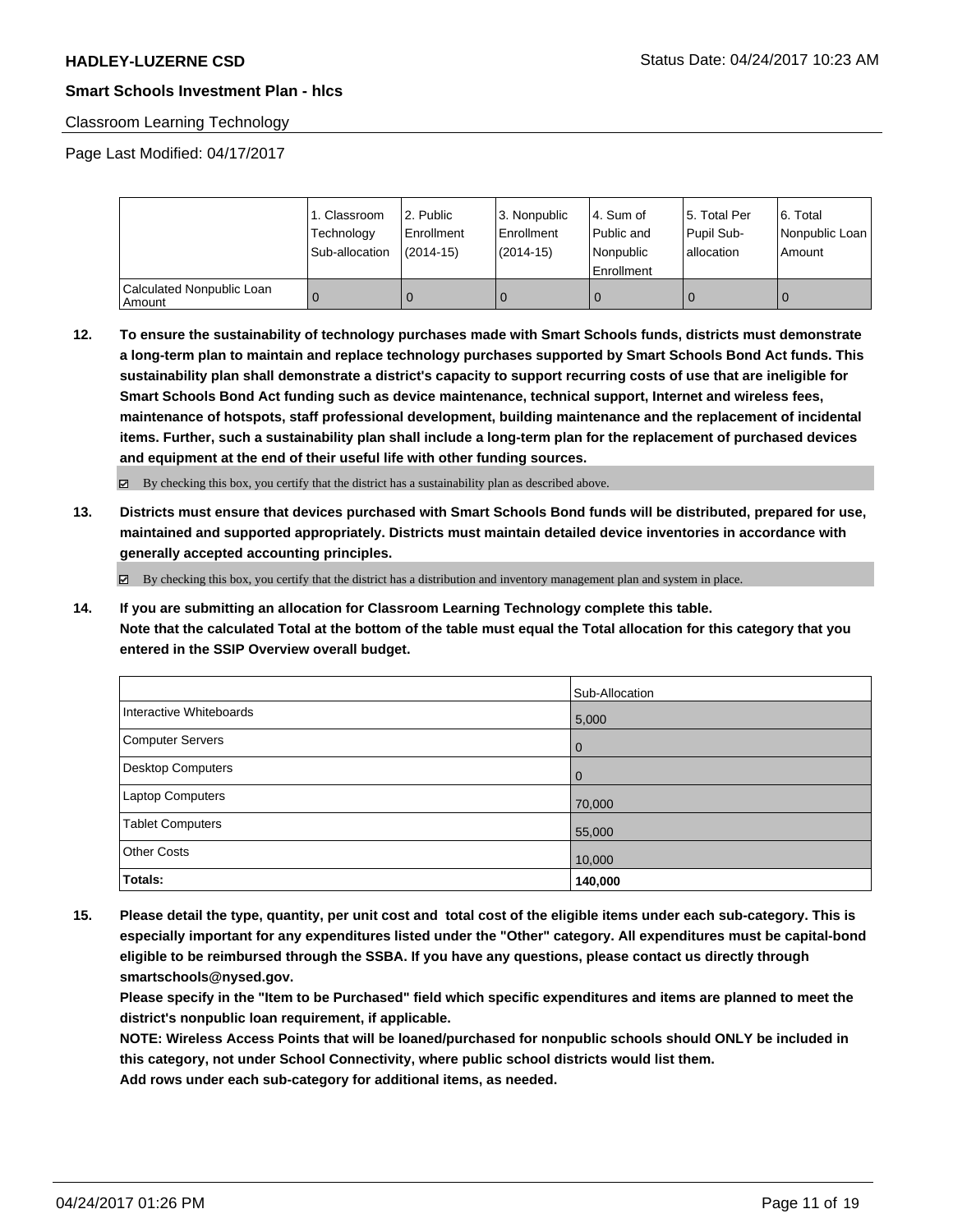# Classroom Learning Technology

Page Last Modified: 04/17/2017

| Select the allowable expenditure | Iltem to be Purchased | Quantity | Cost per Item | <b>Total Cost</b> |
|----------------------------------|-----------------------|----------|---------------|-------------------|
| type.                            |                       |          |               |                   |
| Repeat to add another item under |                       |          |               |                   |
| each type.                       |                       |          |               |                   |
| Interactive Whiteboards          | Whiteboard            |          | 5,000         | 5,000             |
| <b>Laptop Computers</b>          | Chromebooks           | 200      | 350           | 70,000            |
| <b>Tablet Computers</b>          | iPads                 | 110      | 500           | 55,000            |
| <b>Other Costs</b>               | iPad carts            | 3        | 1,666         | 5,000             |
| <b>Other Costs</b>               | <b>iPad Cases</b>     | 100      | 50            | 5,000             |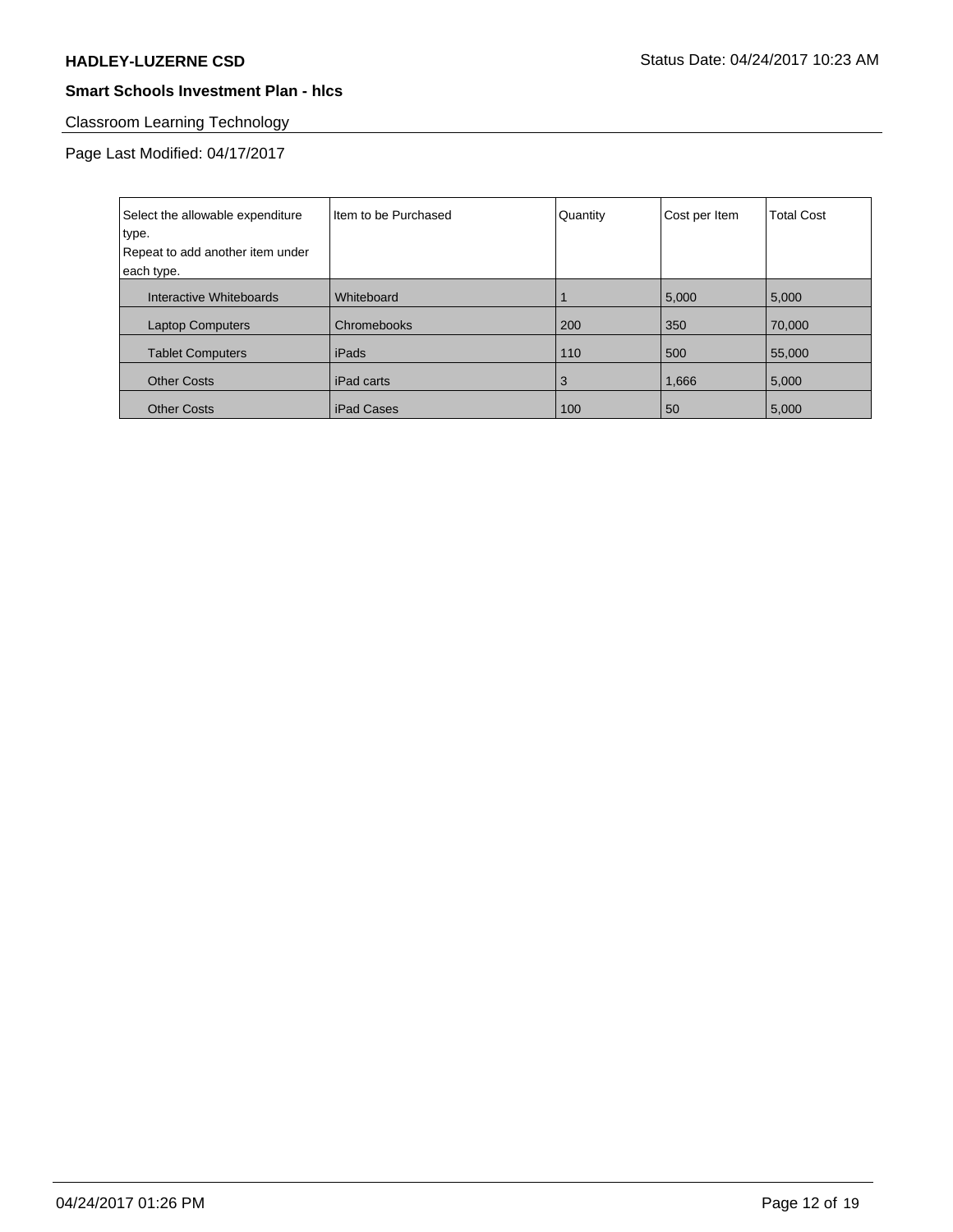#### Pre-Kindergarten Classrooms

Page Last Modified: 03/01/2017

#### **Group 1**

**1. Provide information regarding how and where the district is currently serving pre-kindergarten students and justify the need for additional space with enrollment projections over 3 years.**

(No Response)

- **2. Describe the district's plan to construct, enhance or modernize education facilities to accommodate prekindergarten programs. Such plans must include:**
	- **Specific descriptions of what the district intends to do to each space;**
	- **An affirmation that pre-kindergarten classrooms will contain a minimum of 900 square feet per classroom;**
	- **The number of classrooms involved;**
	- **The approximate construction costs per classroom; and**
	- **Confirmation that the space is district-owned or has a long-term lease that exceeds the probable useful life of the improvements.**

(No Response)

**3. Smart Schools Bond Act funds may only be used for capital construction costs. Describe the type and amount of additional funds that will be required to support ineligible ongoing costs (e.g. instruction, supplies) associated with any additional pre-kindergarten classrooms that the district plans to add.**

(No Response)

**4. All plans and specifications for the erection, repair, enlargement or remodeling of school buildings in any public school district in the State must be reviewed and approved by the Commissioner. Districts that plan capital projects using their Smart Schools Bond Act funds will undergo a Preliminary Review Process by the Office of Facilities Planning.**

**Please indicate on a separate row each project number given to you by the Office of Facilities Planning.**

| Project Number |  |
|----------------|--|
| (No Response)  |  |

**5. If you have made an allocation for Pre-Kindergarten Classrooms, complete this table. Note that the calculated Total at the bottom of the table must equal the Total allocation for this category that you entered in the SSIP Overview overall budget.**

| Totals:                                  | 0              |
|------------------------------------------|----------------|
| Other Costs                              | (No Response)  |
| Enhance/Modernize Educational Facilities | (No Response)  |
| Construct Pre-K Classrooms               | (No Response)  |
|                                          | Sub-Allocation |

**6. Please detail the type, quantity, per unit cost and total cost of the eligible items under each sub-category. This is especially important for any expenditures listed under the "Other" category. All expenditures must be capital-bond eligible to be reimbursed through the SSBA. If you have any questions, please contact us directly through smartschools@nysed.gov.**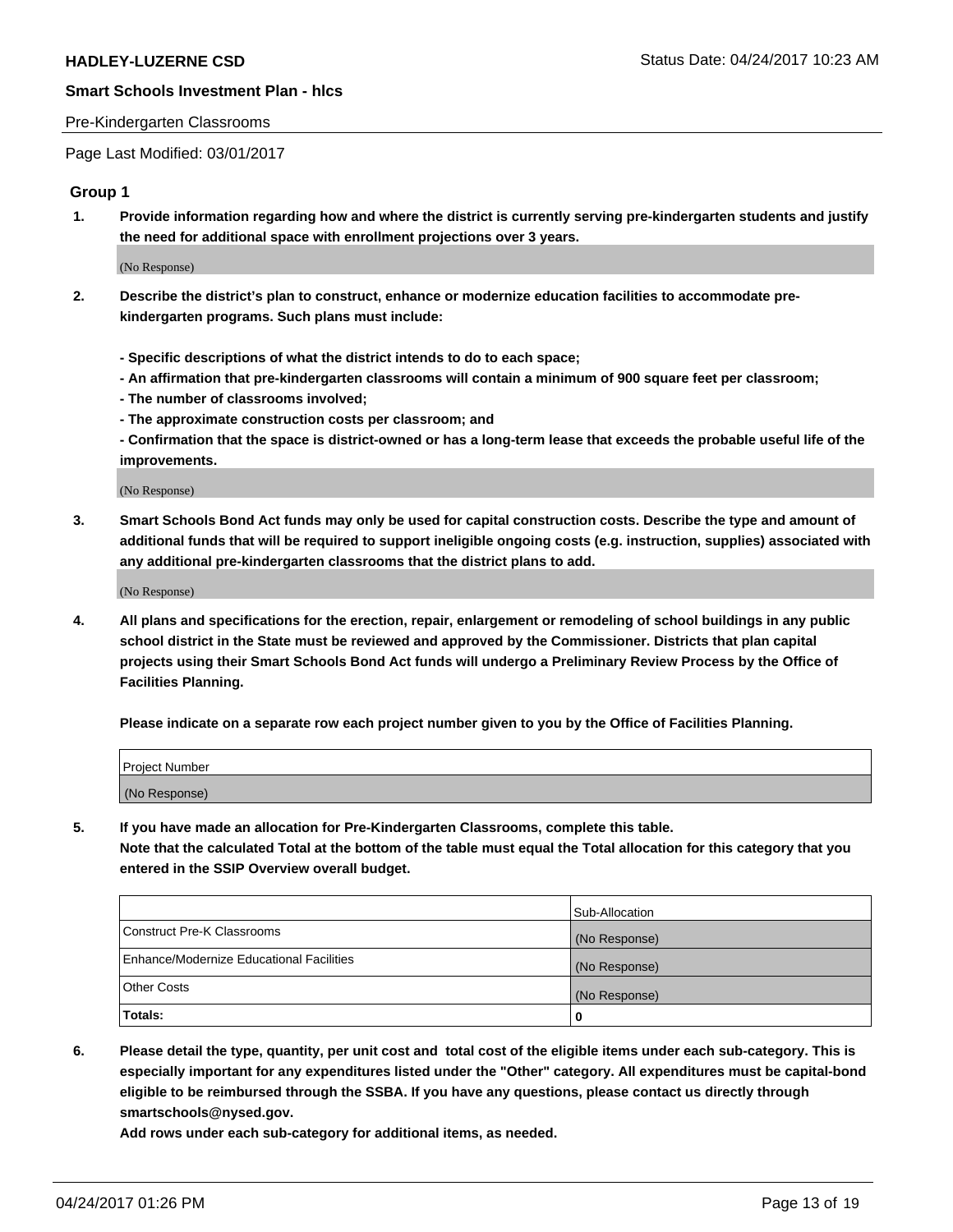# Pre-Kindergarten Classrooms

Page Last Modified: 03/01/2017

| Select the allowable expenditure | Item to be purchased | Quantity      | Cost per Item | <b>Total Cost</b> |
|----------------------------------|----------------------|---------------|---------------|-------------------|
| type.                            |                      |               |               |                   |
| Repeat to add another item under |                      |               |               |                   |
| each type.                       |                      |               |               |                   |
| (No Response)                    | (No Response)        | (No Response) | (No Response) | (No Response)     |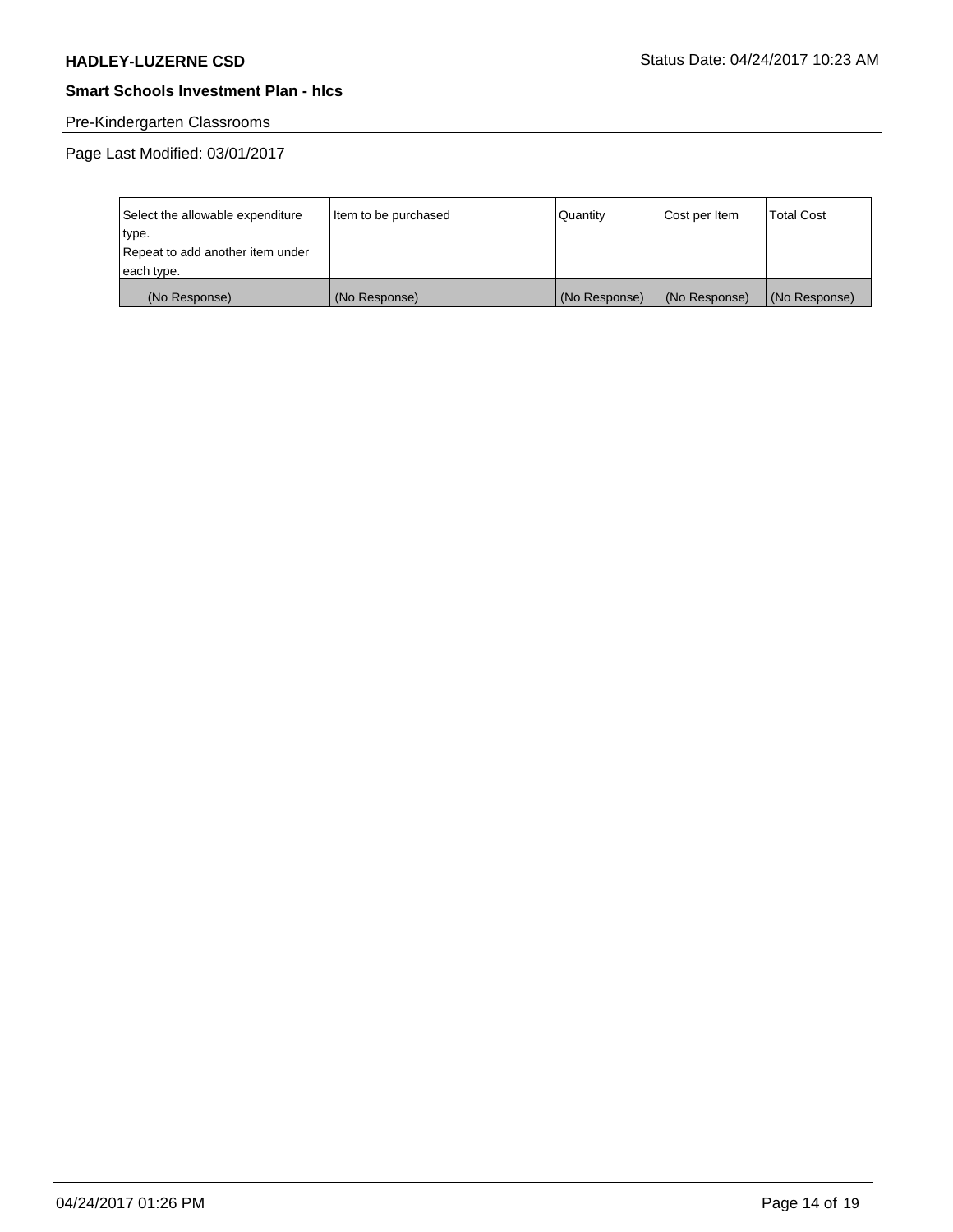#### Replace Transportable Classrooms

Page Last Modified: 03/01/2017

#### **Group 1**

**1. Describe the district's plan to construct, enhance or modernize education facilities to provide high-quality instructional space by replacing transportable classrooms.**

(No Response)

**2. All plans and specifications for the erection, repair, enlargement or remodeling of school buildings in any public school district in the State must be reviewed and approved by the Commissioner. Districts that plan capital projects using their Smart Schools Bond Act funds will undergo a Preliminary Review Process by the Office of Facilities Planning.**

**Please indicate on a separate row each project number given to you by the Office of Facilities Planning.**

| Project Number |  |
|----------------|--|
| (No Response)  |  |

**3. For large projects that seek to blend Smart Schools Bond Act dollars with other funds, please note that Smart Schools Bond Act funds can be allocated on a pro rata basis depending on the number of new classrooms built that directly replace transportable classroom units.**

**If a district seeks to blend Smart Schools Bond Act dollars with other funds describe below what other funds are being used and what portion of the money will be Smart Schools Bond Act funds.**

(No Response)

**4. If you have made an allocation for Replace Transportable Classrooms, complete this table. Note that the calculated Total at the bottom of the table must equal the Total allocation for this category that you entered in the SSIP Overview overall budget.**

|                                                | Sub-Allocation |
|------------------------------------------------|----------------|
| Construct New Instructional Space              | (No Response)  |
| Enhance/Modernize Existing Instructional Space | (No Response)  |
| Other Costs                                    | (No Response)  |
| Totals:                                        | $\Omega$       |

**5. Please detail the type, quantity, per unit cost and total cost of the eligible items under each sub-category. This is especially important for any expenditures listed under the "Other" category. All expenditures must be capital-bond eligible to be reimbursed through the SSBA. If you have any questions, please contact us directly through smartschools@nysed.gov.**

| Select the allowable expenditure | Item to be purchased | Quantity      | Cost per Item | <b>Total Cost</b> |
|----------------------------------|----------------------|---------------|---------------|-------------------|
| type.                            |                      |               |               |                   |
| Repeat to add another item under |                      |               |               |                   |
| each type.                       |                      |               |               |                   |
| (No Response)                    | (No Response)        | (No Response) | (No Response) | (No Response)     |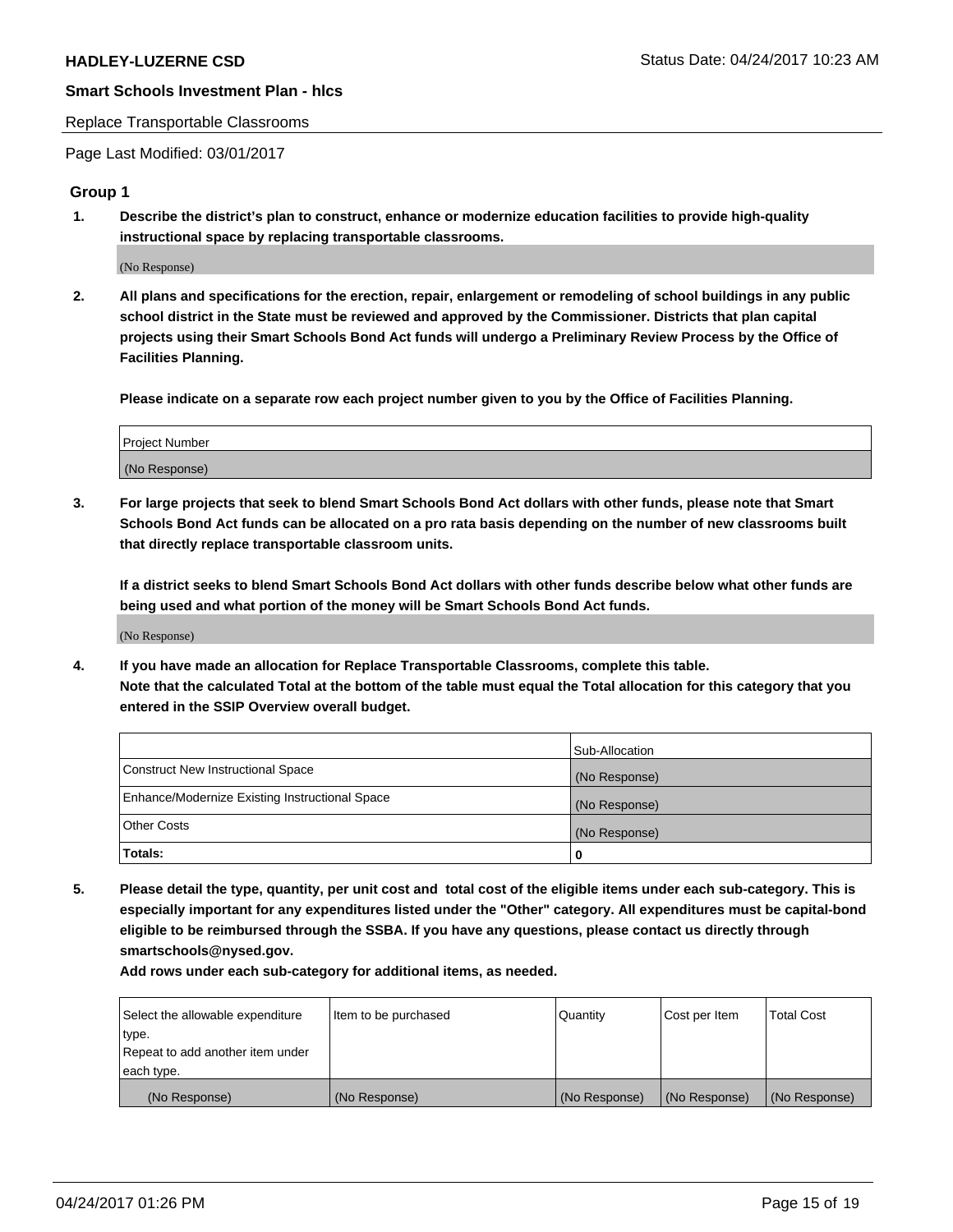#### High-Tech Security Features

Page Last Modified: 04/17/2017

#### **Group 1**

**1. Describe how you intend to use Smart Schools Bond Act funds to install high-tech security features in school buildings and on school campuses.**

*We will be improving communication throughout our District with several replacement/upgrade projects. We will be replacing our outdated analog phone system to VOIP and adding individual classroom phones to improve safety and security. We will be replacing our current outdated PA system in the elementary school to ensure adequate communication to the building. This new VOIP system will integrate our phone system and PA system as part of a complete security system. Emergency functionality will be programmed into each classroom.*

**2. All plans and specifications for the erection, repair, enlargement or remodeling of school buildings in any public school district in the State must be reviewed and approved by the Commissioner. Districts that plan capital projects using their Smart Schools Bond Act funds will undergo a Preliminary Review Process by the Office of Facilities Planning.** 

**Please indicate on a separate row each project number given to you by the Office of Facilities Planning.**

Project Number 63-08-01-04-7-999-ba1

- **3. Was your project deemed eligible for streamlined Review?**
	- Yes
	- $\square$  No
	- **3a. Districts with streamlined projects must certify that they have reviewed all installations with their licensed architect or engineer of record, and provide that person's name and license number. The licensed professional must review the products and proposed method of installation prior to implementation and review the work during and after completion in order to affirm that the work was code-compliant, if requested.**

By checking this box, you certify that the district has reviewed all installations with a licensed architect or engineer of record.

**4. Include the name and license number of the architect or engineer of record.**

| Name         | l License Number |
|--------------|------------------|
| Mike Gamache | 30652            |

**5. If you have made an allocation for High-Tech Security Features, complete this table. Note that the calculated Total at the bottom of the table must equal the Total allocation for this category that you entered in the SSIP Overview overall budget.**

|                                                      | Sub-Allocation |
|------------------------------------------------------|----------------|
| Capital-Intensive Security Project (Standard Review) | (No Response)  |
| Electronic Security System                           | 131,704        |
| <b>Entry Control System</b>                          | (No Response)  |
| Approved Door Hardening Project                      | (No Response)  |
| <b>Other Costs</b>                                   | (No Response)  |
| <b>Totals:</b>                                       | 131,704        |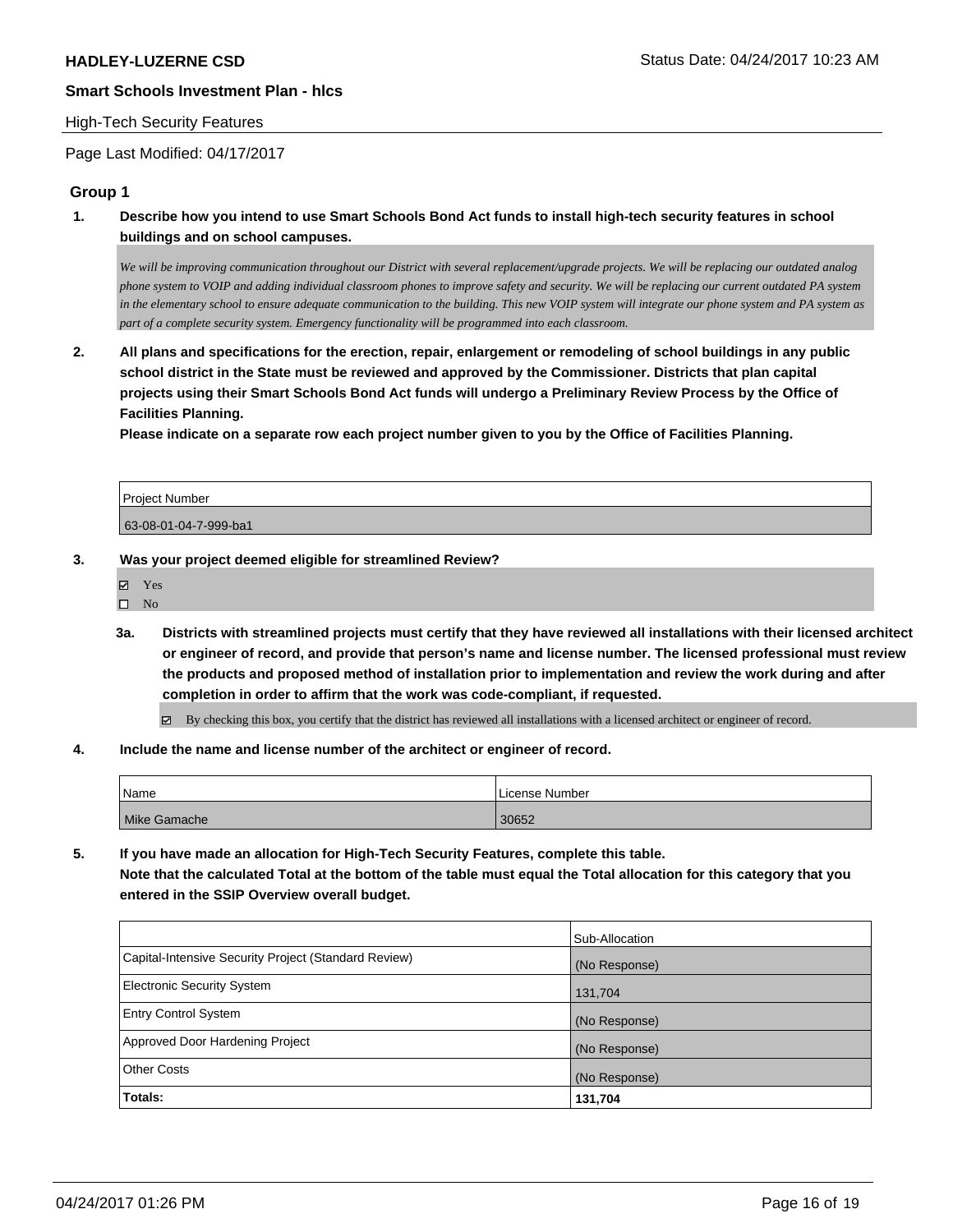# High-Tech Security Features

Page Last Modified: 04/17/2017

**6. Please detail the type, quantity, per unit cost and total cost of the eligible items under each sub-category. This is especially important for any expenditures listed under the "Other" category. All expenditures must be capital-bond eligible to be reimbursed through the SSBA. If you have any questions, please contact us directly through smartschools@nysed.gov.**

| Select the allowable expenditure<br>type.<br>Repeat to add another item under<br>each type. | Item to be purchased                | Quantity | Cost per Item | <b>Total Cost</b> |
|---------------------------------------------------------------------------------------------|-------------------------------------|----------|---------------|-------------------|
| <b>Electronic Security System</b>                                                           | <b>VOIP phones Cisco</b>            | 175      | 174           | 30,345            |
| <b>Electronic Security System</b>                                                           | VOIP phones Cisco                   | 25       | 337           | 8,415             |
| <b>Electronic Security System</b>                                                           | <b>Voice Gateway Control Module</b> | 1        | 34,396        | 34,396            |
| <b>Electronic Security System</b>                                                           | Analog Telephone Adapter            | 4        | 204           | 816               |
| <b>Electronic Security System</b>                                                           | <b>Base Control Cisco</b>           | 3        | 949           | 2,846             |
| <b>Electronic Security System</b>                                                           | PA system integration               |          | 18,090        | 18,090            |
| <b>Electronic Security System</b>                                                           | IP based speaker                    | 85       | 406           | 34,396            |
| <b>Electronic Security System</b>                                                           | Outdoor IP based speaker            | 20       | 120           | 2,400             |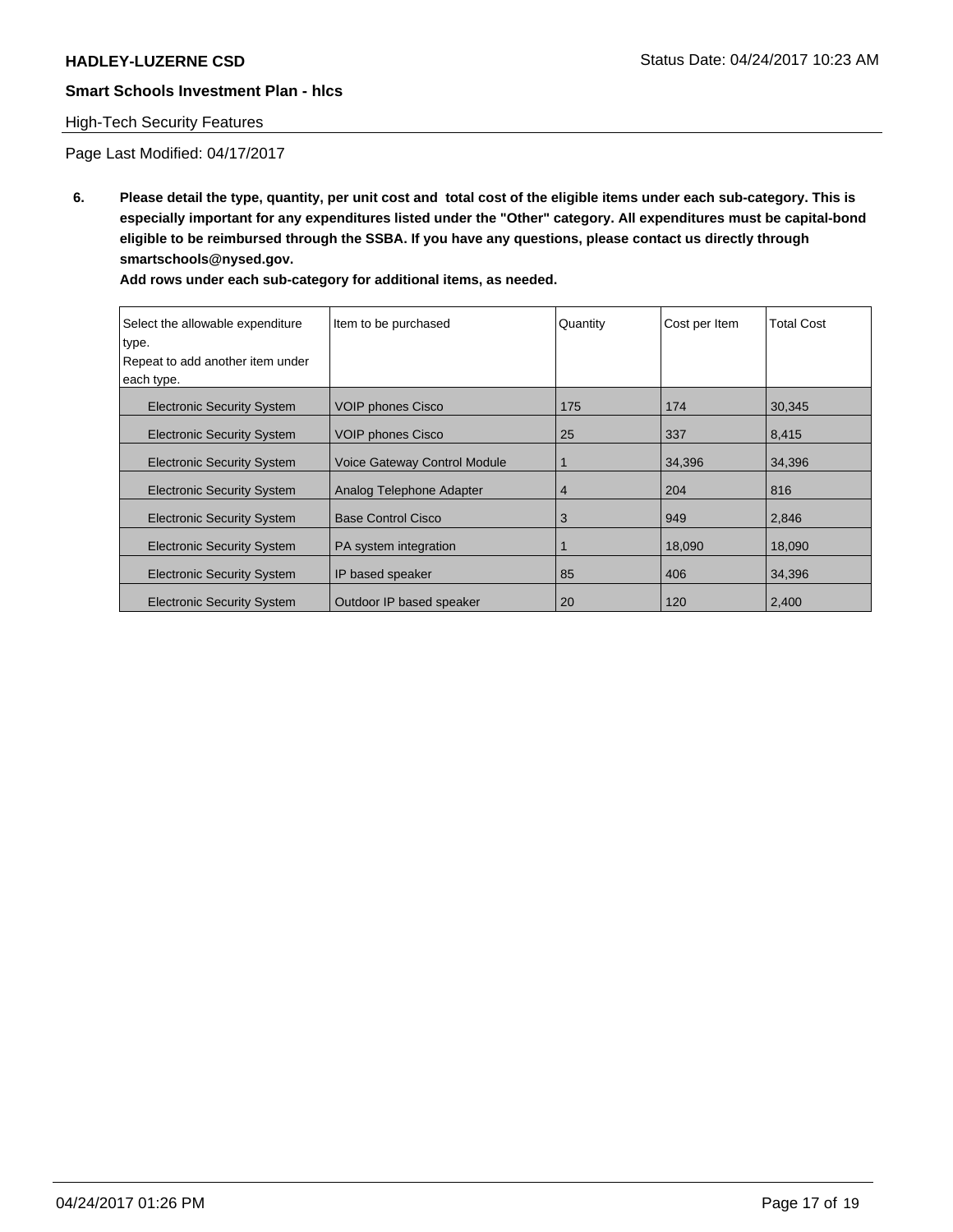Report

Page Last Modified: 04/03/2017